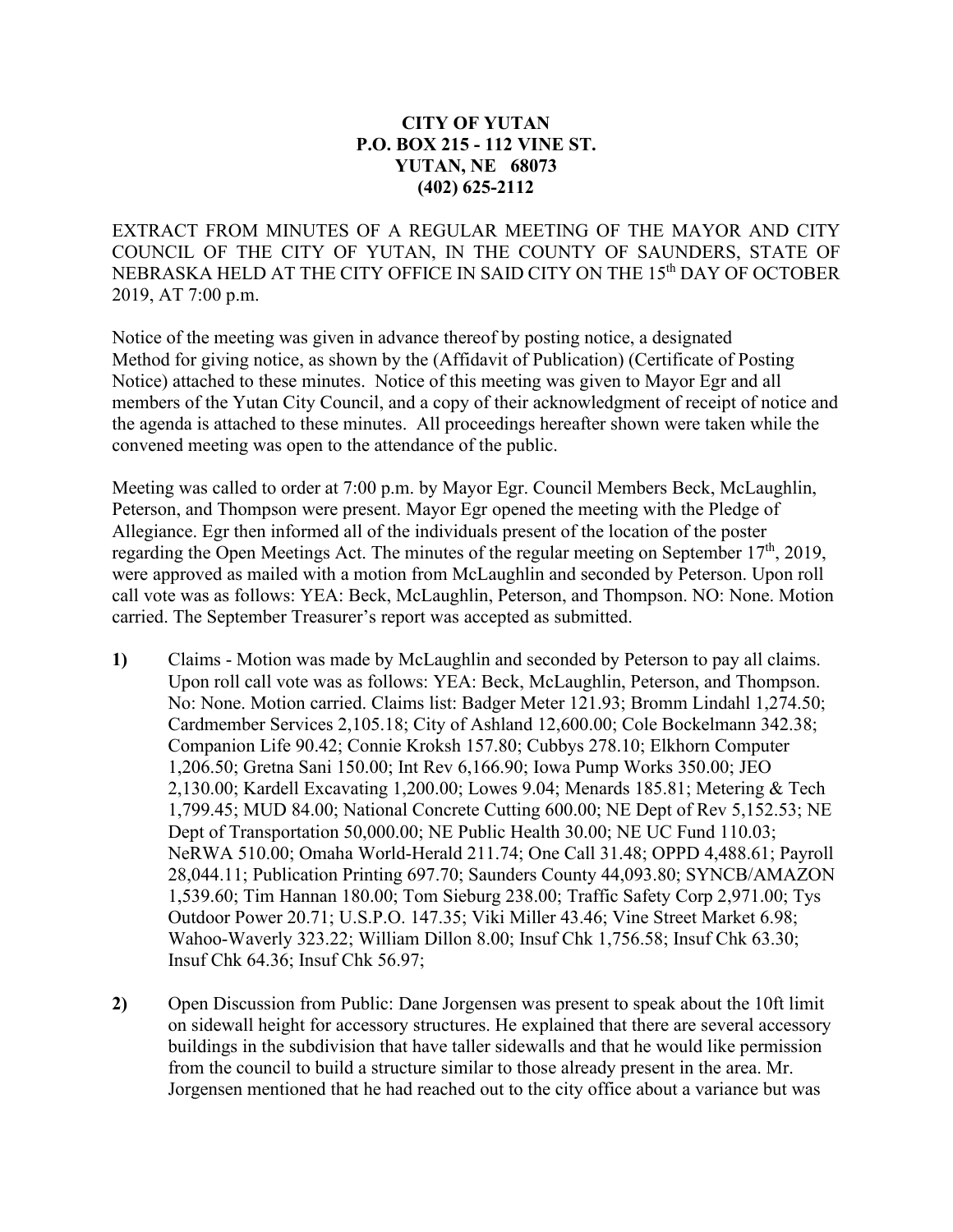told that it wasn't a viable option based on requirements for a variance that are set by state statute. City Administrator Bockelmann briefly described the state statutes that regulate variances, which must be addressed by the Yutan Board of Adjustment. The city administrator stated his position that a zoning text amendment would likely be the only route forward if the council would like to alter the regulations to accommodate Mr. Jorgensen. Scott Brown and John Dunn also signed up to speak but elected to wait until the public hearing for the change in zoning for Sunset Acres.

- **3)** Supervisor's reports were submitted. City Administrator Bockelmann reminded the mayor and council of the upcoming Pumpkins in the Park event. The city administrator also informed the council, per the requirements of Ordinance 745, of the purchase of a backup motor for the sewer lift station and new garage doors for the maintenance shop.
- **4)** A motion to approve the mayor's appointment of Eric Wilke to Utility Superintendent, Building Inspector, and Floodplain Administrator was made by Peterson and seconded by Thompson. Upon roll call vote was as follows: YEA: Beck, McLaughlin, Peterson, and Thompson. NO: None. Motion carried.
- **5)** A motion to accept the resignations of Joe Simons and William Dillon from the Planning Commission and accept the mayor's appointments of Paul Rupp and Marcus Hansen to the Planning Commission was made by Thompson and seconded by Peterson. Upon roll call vote was as follows: YEA: Beck, McLaughlin, Peterson, and Thompson. NO: None. Motion carried.
- **6)** A motion to approve Resolution 2019-12 was made by McLaughlin and seconded by Thompson. Upon roll call vote was as follows: YEA: Beck, McLaughlin, Peterson, and Thompson. NO: None. Motion carried.
- **7)** A motion to approve the third reading of Ordinance 747 was made by Peterson and seconded by Thompson. Upon roll call vote was as follows: YEA: Beck, McLaughlin, Peterson, and Thompson. NO: None. Motion carried. A motion to approve Ordinance 747 was made by Thompson and seconded by Peterson. Upon roll call vote was as follows: YEA: Beck, McLaughlin, Peterson, and Thompson. NO: None. Motion carried.
- **8)** City Administrator Bockelmann explained that the change in zoning for this property would occur concurrently with an administrative lot split. Mayor Egr opened the public hearing to consider the zoning map amendment at 7:17 p.m. The city administrator recommended that the council waive the three readings of Ordinance 750 to approve the rezone. The public hearing was closed at 7:18 p.m. A motion to waive the three readings of Ordinance 750 and approve Ordinance 750 was made by Thompson and seconded by Peterson. Upon roll call vote was as follows: YEA: Beck, McLaughlin, Peterson, and Thompson. NO: None. Motion carried.
- **9)** Mayor Egr opened the public hearing to consider the zoning map amendment at 7:19 p.m. Scott Brown expressed his concern with increasing flexibility for property owners in Sunset Acres, due to a neighbor's prior construction of a pond in a drainage easement. He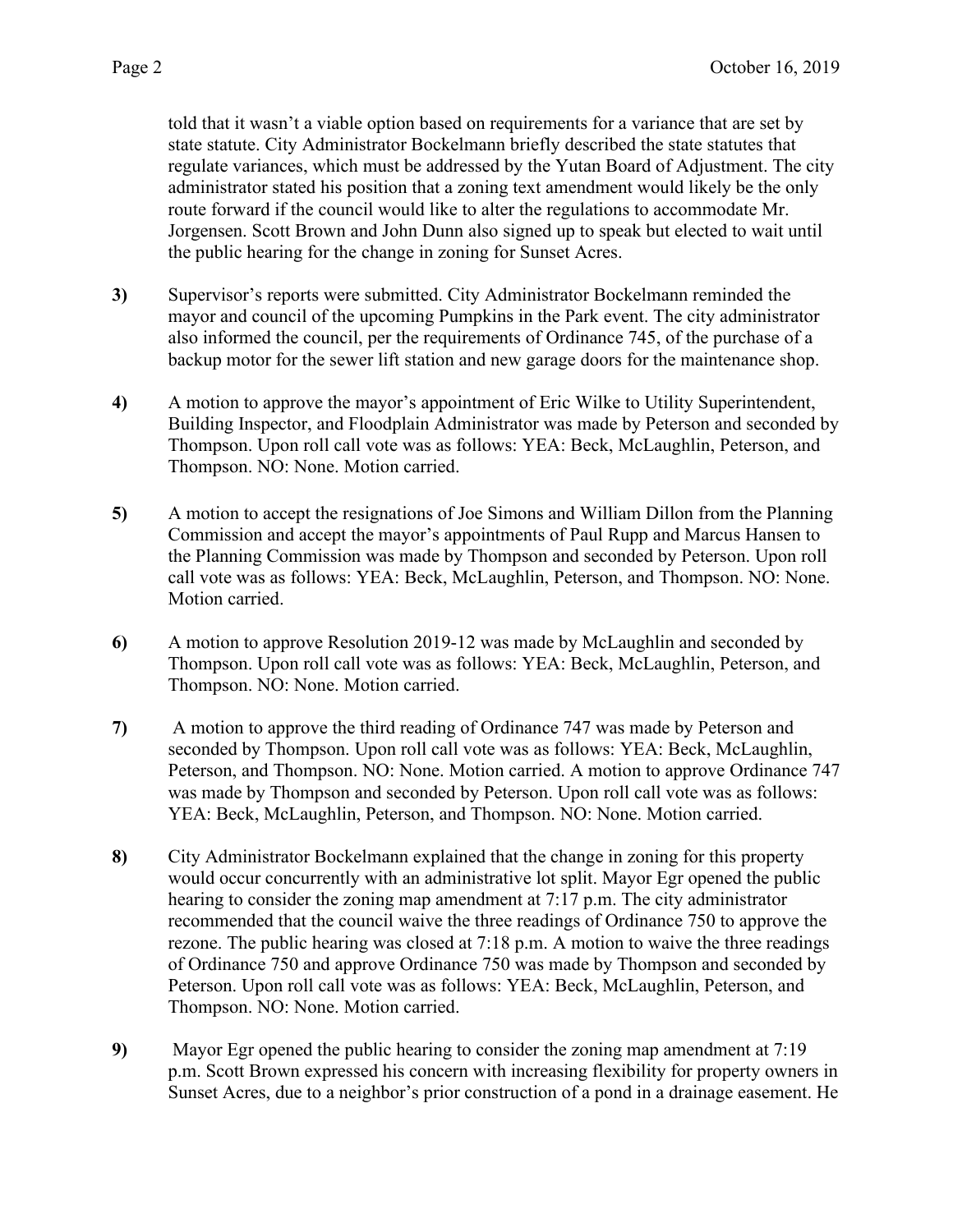voiced his opposition to rezoning this section of properties. John Dunn echoed those concerns during his statement, noting that the individual who constructed the pond did not get a permit to do so and did not undergo any testing before putting the pond in. Dane Jorgensen informed the council that he had his pond tested by TD2, and the engineer told him that his pond did not cause the damage to his neighbors' properties. John Dunn also noted that the pond was built while the subdivision's covenants were active and forbade the alteration to the drainage easement. Scott Brown said that he never needed to use his sump pump prior to this neighbor creating the pond. They debated the timeline of the pond's construction and the dissolution of the covenants. The city administrator was asked for his input on this issue, and he reviewed the history of the issue with the council. He reminded the council that the City's engineers were unable to definitively state whether the pond was causing the issues with the neighbors' basements and that the City's attorney advised that this is a civil matter between neighbors. The public hearing was closed at 7:30 p.m. A motion to approve the first reading of Ordinance 751 was made by McLaughlin and seconded by Thompson. Upon roll call vote was as follows: YEA: Beck, McLaughlin, Peterson, and Thompson. NO: None. Motion carried. Council Member Thompson then explained to the public present that only the first reading of the ordinance has passed, meaning that it will be addressed at future council meetings before being approved or denied; he stated the reason for this is to give other area residents a chance to weigh in.

- **10)** City Administrator Bockelmann informed the council of a previous issue in which the maintenance department was unable to disconnect the water service for lack of payment. At that point, office staff learned that the City's current code does not allow a lien to be assessed on a property for delinquent utility bills; instead, the code calls for an outdated special assessment that Saunders County no longer uses. Councilmembers Thompson and Beck expressed concern about how a lien would be handled for a property that is occupied by a renter, and the city administrator emphasized that a lien typically wouldn't be used in that situation and would really only exist as a last resort for properties that cannot be disconnected from the water service when fixing the curb stop is not a feasible option. A motion to approve the first reading of Ordinance 752 was made by McLaughlin and seconded by Peterson. Upon roll call vote was as follows: YEA: McLaughlin, Peterson, and Thompson. NO: Beck. Motion carried.
- **11)** The city administrator stated that the monthly expense for leasing a new fax/printer/copier has been accounted for in the budget and that this would be a significant upgrade for the office. Council Member McLaughlin asked what the service plan pertains to, and the city administrator told him that it would include toner and all maintenance that is not the obvious result of negligence or misuse by staff. A motion to authorize Mayor Egr to sign the lease and service agreement with Cannon Solutions America was made by Thompson and seconded by Peterson. Upon roll call vote was as follows: YEA: Beck, McLaughlin, Peterson, and Thompson. NO: None. Motion carried.
- **12)** City Administrator Bockelmann requested input from the council regarding their priorities on capital projects before he begins the bonding process for the proposed projects. Council Member McLaughlin asked whether the City would continue using the